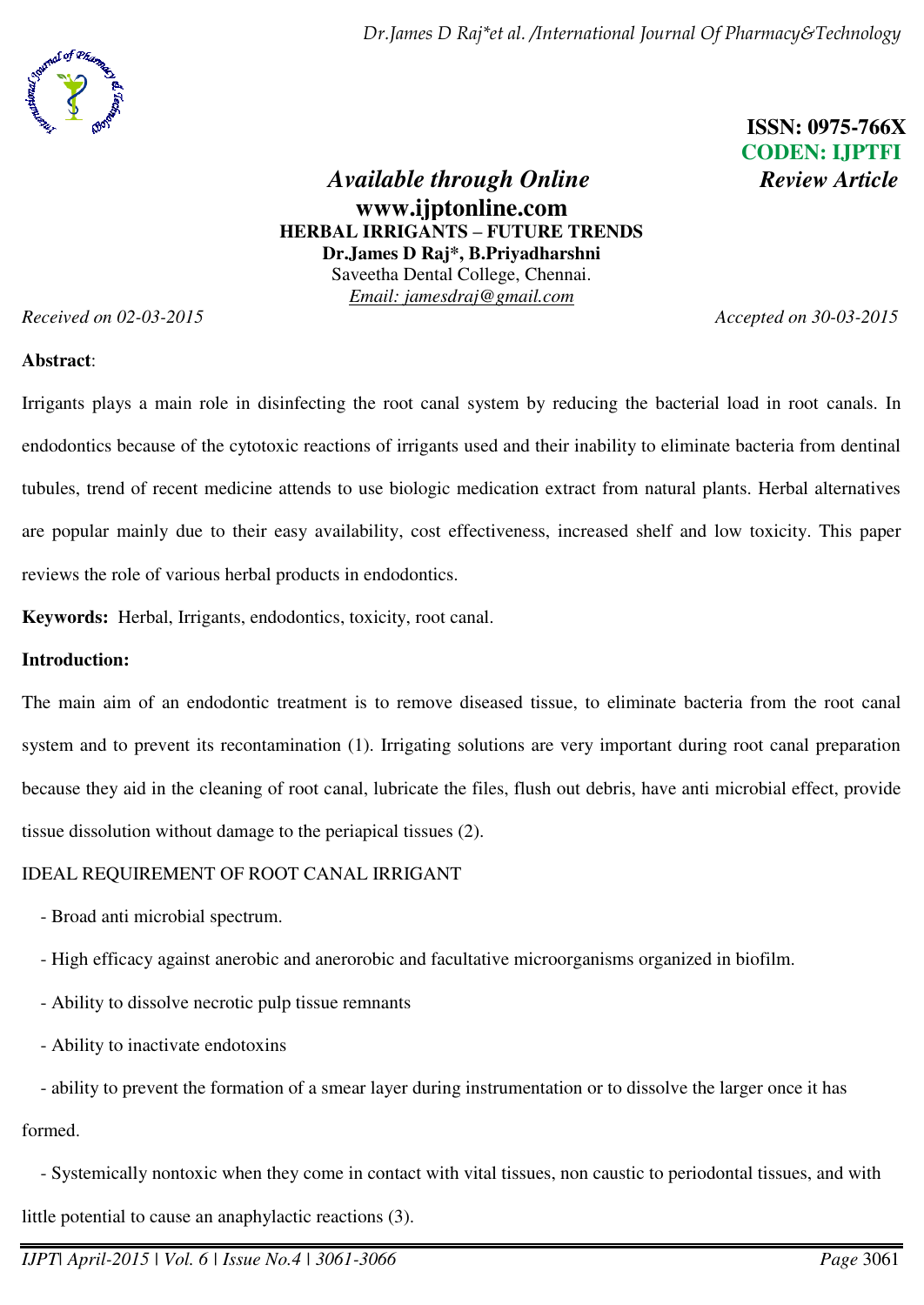#### **Classification**

Herbs commonly used in dentistry are:

Anti microbial - matricauachamoite, salvadoraPersica, azatdirchtaindica

Anti inflammatory- propoliscrevalo

Sedative and - Malisiaofficinalis, passiflora incarnate, piper meythistam

#### **Herbs Used In Irrigants**

Triphala ,propolis, azardiracta indica, green tea, salvadoraPersica, tea tree oil, garlic, lemon solution, turmeric,

psoralae , corylifidia (5).

### **Triphala**

Triphala is a type of indianAyurvedic product consists of dried and powdered fruits of plants like TerminaliaBellerica, TerminaliaChebula and EmblicaOfficinalisIt is rich in citric acid, which helps in removal of smear layer by acting as a cheating agent and also act as alternative for sodium hypochlorite (6). It has anti inflammatory, antioxidant, anticariogenic, thermogenic and probiotic (7). Triphala achieved 100% killing of E. Faecalis at 6 min and also has major advantages like easy availability, cost effectiveness, longer shelf life, low toxicity and lack of microbial resistance (8). Triphala can also act as an alternative to NaOCl for endodontic infections (9). It also has an anti scavenging property (10).

### **Propolis**

Propolis is a brownish resinous material because Honeybees collect from various plant species and mix with wax and other substances. Some scientific research proved that it has antioxidant, antibacterial, anti fungal, antiviral, anti inflammatory, anti tumour and immunomodulating properties (11). The flavonoids and cinnamic acid derivatives is considered as biologically active components so that it exhibits several pharmacological properties such as anti microbial, anti inflammatory, healing, anesthetic and cytostatic and cariostatic properties (12) The anti inflammatory role in propolis is played by cafferic acid and phenethylester(CAPE). The ethanol plays an role in bone regeneration and inducing hard tissue bridge formation in pulpotomies or pulp capping (13).It can be used as an alternative for intracanal medicament (14).

### **Turmeric (Curcuma Longa)**

Curcumin is the principle curcuminoid of popular indian spice turmeric, which is a part of ginger family (zingeberaceae). Turmeric plays an anti inflammatory property and for the treatment of relieving pain and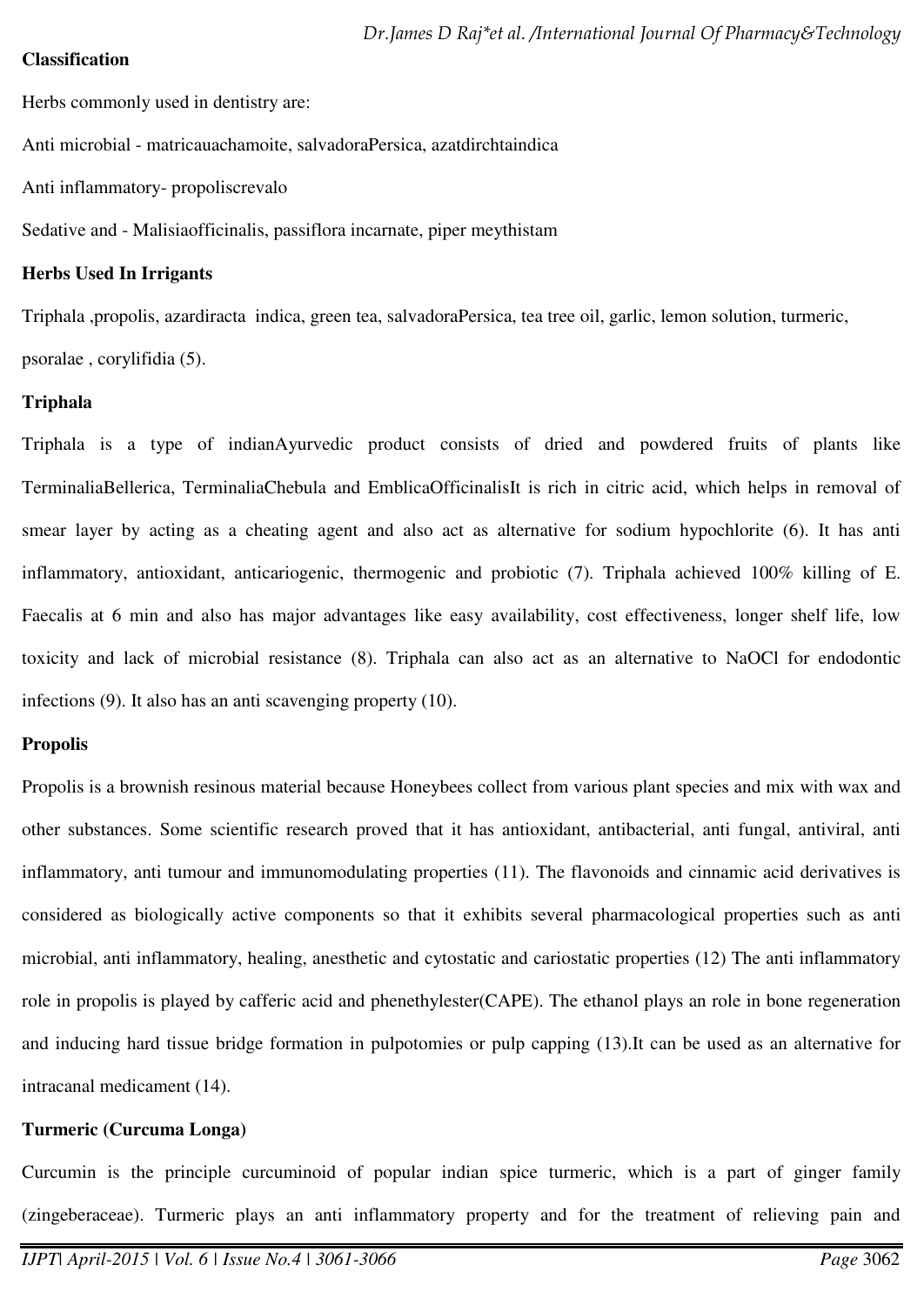*Dr.James D Raj\*et al. /International Journal Of Pharmacy&Technology*  inflammation (15). It also has the anti microbial and anti cancer activity (16,17) In an article it is proved that it has significant antibacterial activity against E.faecalis and also used as alternative for root canal irrigation and also in rootcanal failure cases (18)

### **Green Tea Polyphenols**

Green tea which is considered as a traditional drink of Japan and China is prepared from tea plant camellia sinensis. It contains flavanols or catechins have antioxidant, anticariogenic, anti inflammatory and thermogenic, probiotic and anti microbial properties. Tea contains natural fluoride, helps in preventing dental caries (19). Epigallocatechin-3 gallate protect the bone and prevents periodontal diseases. GTP has antibacterial activity(9)

### **Garlic**

Garlic also known as alum sativum has been used for medicinal purpose. Plants bulb is mostly commonly used. It is an anti diabetic agent. Garlic contains allicin which destroys the cell membrane of root canal bacteria which is used as an alternative irrigant for NaOCl. It inhibits the growth of oral pathogens like streptococcus mutants and porphyomonsgingivalis used for management of dental infections like periodontitis (6)

### **Tea Tree Oil** (Melaleucaalternifolia)

Tea tree oil, a native Australian plant with many properties like antiseptic, an anti fungal and mid solvent has an active component of terpinen-4-ol have efficacy of roaming smear layer superior to NaOCl but less than EDTA(1).

**Neem** (azardiractaindica)

Neem oil bark and leaf extracts has effective agent against E.faecalis and Candida albicans which has antioxidant and anti microbial properties for root canal irrigation as an alternative to sodium hypochlorite (20)

### **Passion Fruit**

Passion fruit acts as biocompatible antioxidant and it has better taste and aroma which gives the fruit an advantage over other herbal irrigants(21). It does not have the tissue dissolving capacity(22). Passion fruit pulp extract can be used along with sodium hypochlorite which does not have any harmful effect like chlorohexidine. It also has the property of removing smear layer on teeth, which is an ideal property of root canal irrigant (23)

## **Marticaria Recutitia Linn** (German channolie)

It has an anti-inflammatory, analgesic, anti microbial, antispasmic and sedative properties. It disinfects root canal system with less toxicity when used as irrigants  $(24)$ .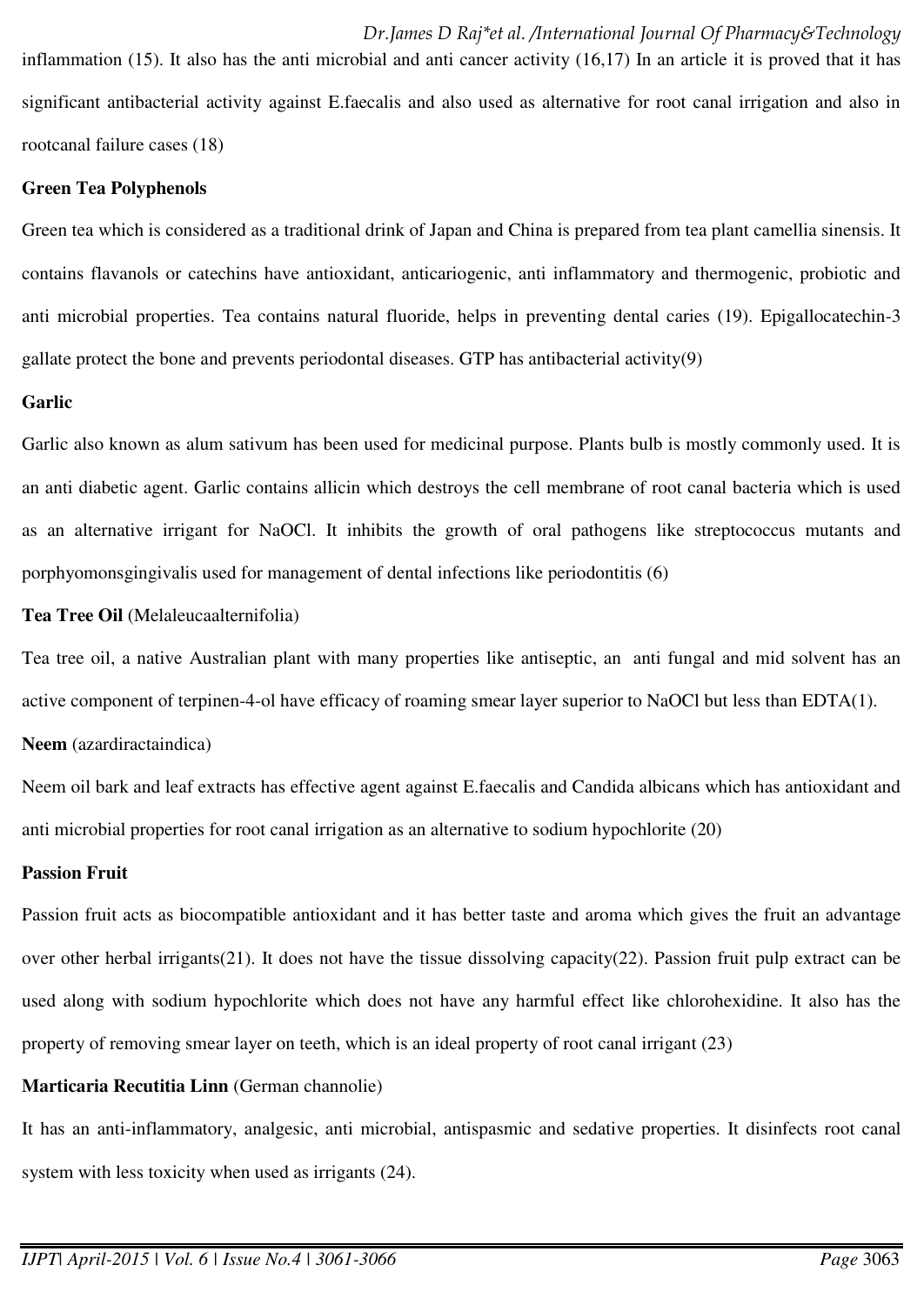#### **Salvodara Persica**

SalvodoraPersica can be used as root canal irrigants because of its anti microbial effect aerobic and anerobic bacteria recovered from teeth with necrotic pulps (34). It is also known as miswak. The 10% water extract of SalvodoraPersica could be as an effective antibacterial and anti microbial agent which can be used as an endodontic irrigant for teeth with necrotic pulps (25).

#### **Morinda Citrifolia**

Morindacitrifolia known as NONI, also known as indian mulberry. It juices has therapeutic effects including antibacterial ,antiinflammatory ,antiviral, analgesic, hypotesive effects. The use of morindacitrifolia as a endodontic irrigant as a part of dental treatment has biocompatible antioxidant and not likely to cause severe injuries like NaOCl accidents. It acts against E. Faecalis in dentin. So it acts as an alternative intracanal irrigant (26).

#### **Conclusion**

The major advantages of using herbal alternative are easy availability, cost effectiveness, increased shelf life, less toxicity and lack of microbial resistance against E.faecalis that commonly cause root canal failure during endodontic procedure and so herbal irrigants can be used as an alternative during root canal treatment.

#### **References**

- 1. Calt S, Serper A, Time dependent effects of EDTA on dentine structures, journal of endodontics, 28 (1), 2002, 459–461.
- 2. Mohammed Torabinajad, ShahrokhShabahang,RayDalfo,M.Aprecio,andJames.D.-Anti microbial effect of MTAD an in vitro investigation-j endod-2003;29:6- 400-3.
- 3. Zehnder M. Root Canal Irrigants. J Endod 2006;32:389-98.
- 4. Groppo FC, Bergamaschi CC, Cogo K, France –Montan M, Motta RHL, de Andrade ED. Use of Phytotherapy in Dentistry. Phytother. Res.2008: 22: 993-998.
- 5. International journal of dental sciences and oral rehabilitation, oct-dec 2012.
- 6. PrasannaNeelakantan, NithyaJagannathan, NabeelNazarEthnopharmacological approach in Endodontic Treatment: A Focused Review. Int. J. Drug Dev. & Res., Oct-Dec 2011, 3 (4): 68-77
- 7. J.Prabhakar, M.Senthikumar, M.S.Priya [et.al.](http://et.al/) Evaluation of Antimicrobial Efficacy of Herbal Alternatives (Triphala and Green Tea Polyphenols), MTAD, and 5% Sodium Hypochlorite against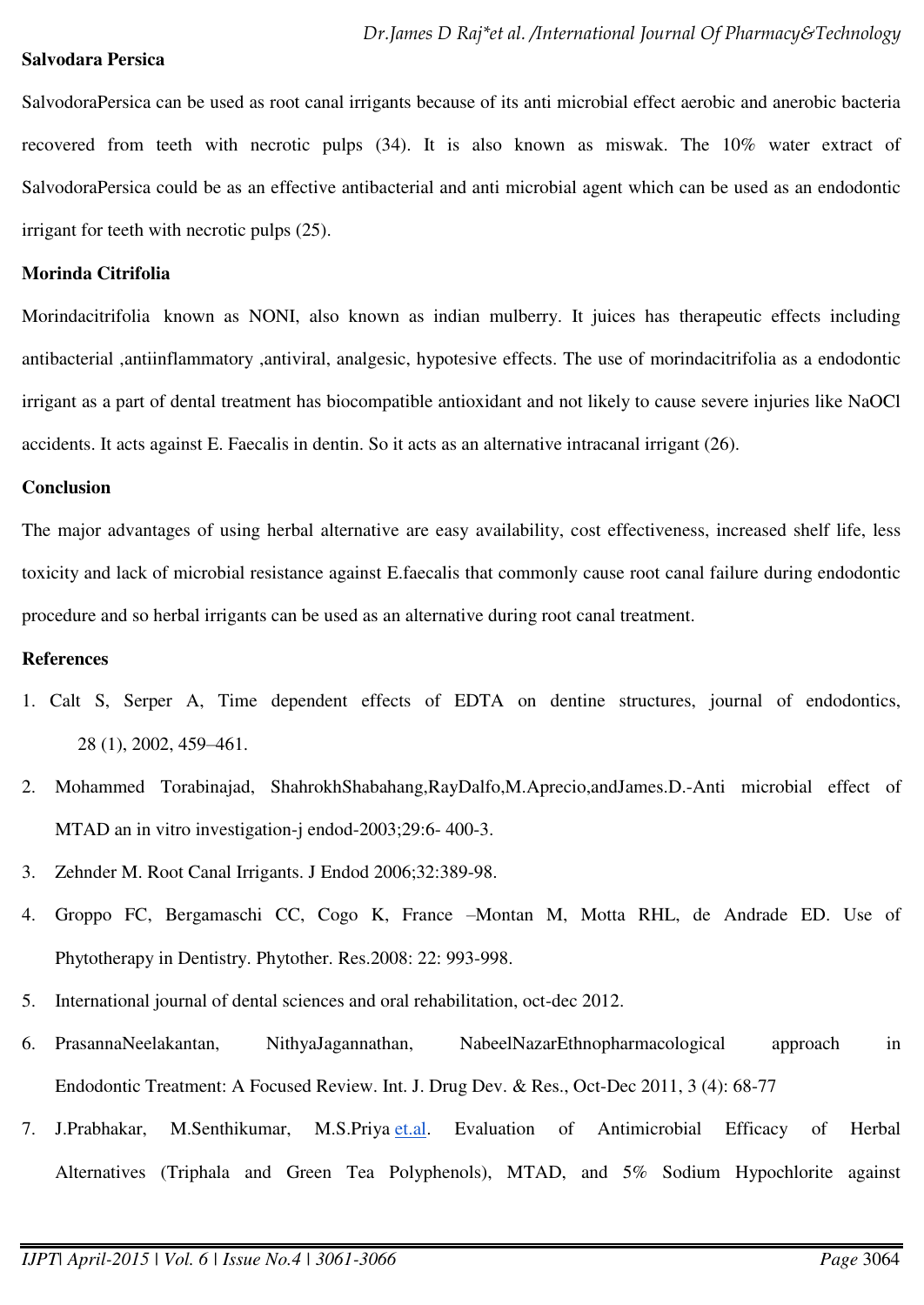- 8. Zehnder M, Kosicki D, Luder H, Sener B, Waltimo T. Tissue-dissolving capacity and antibacterial effect of buffered and unbuffered hypochlorite solutions. Oral SurgOral Med Oral Pathol Oral RadiolEndod 2002;94:756 – 62.
- 9. Murray PE, Farber RM, Namerow KN, Kuttler S, Garcia-Godoy F. Evaluationof Morindacitrifolia as an endodontic irrigant. J Endod 2008;34:66-70.
- 10. Jagetia GC, BaligaMS,MalagiKJ,et al. The evaluation of the radioprotective effect of Triphala [an Ayurvedic rejuvenating drug] in the mice exposed to radiation. Phytomedicine 2002;9:99– :108.
- 11. Hu F, Hepburn HR, Li Y, Chen M, Radloff SE, Daya S. Effects of ethanol and water extracts of propolis [bee glue] on acute inflammatory animal models. J Ethnopharmacol 2005; 100: 276-283
- 12. Scheller S, Ilewicz M, Luciack M, Skrobidurska D, Matuga W. Biological properties and clinical application of propolis. Arzneimittrlforschung/Drug Res 1978;28:289-291
- 13. BohoraA,HegdeV,KokateS . Comparison of antibacterial efficacy of neem leaf extract and 2% sodium hypochlorite against E.faecalis,C.albicans and mixed culture- an in vitro study. Endodontology 2010: 22: 8-1
- 14. Oncag O, Cogulu D, Uzel A, Sorkun K (2008). Efficacy of propolis as an intracanal medicament against Enterococcus faecalis. General Dentistry.54(5):319-322.
- 15. Leung A. Encyclopedia of Common Natural Ingredients Used in Food, Drugs, and Cosmetics. New York, NY: John Wiley; 1980:313-314.
- 16. Mortellini R, Foresti R, Bassi R, Green CJ, Curcumin, an antioxidant and anti-inflammatory agent, induces heme oxygenase-1 andprotects endothelial cells against oxidative stress., Free Radic Biol Med, 28, 2000, 1303-1312.
- 17. Apisariyakul A, Vanittanakom N, Buddhasukh D, Antifungal activity of turmeric oil extracted from Curcuma longa (Zingiberaceae), J Ethnopharmacol, 49, 1995, 163-169.